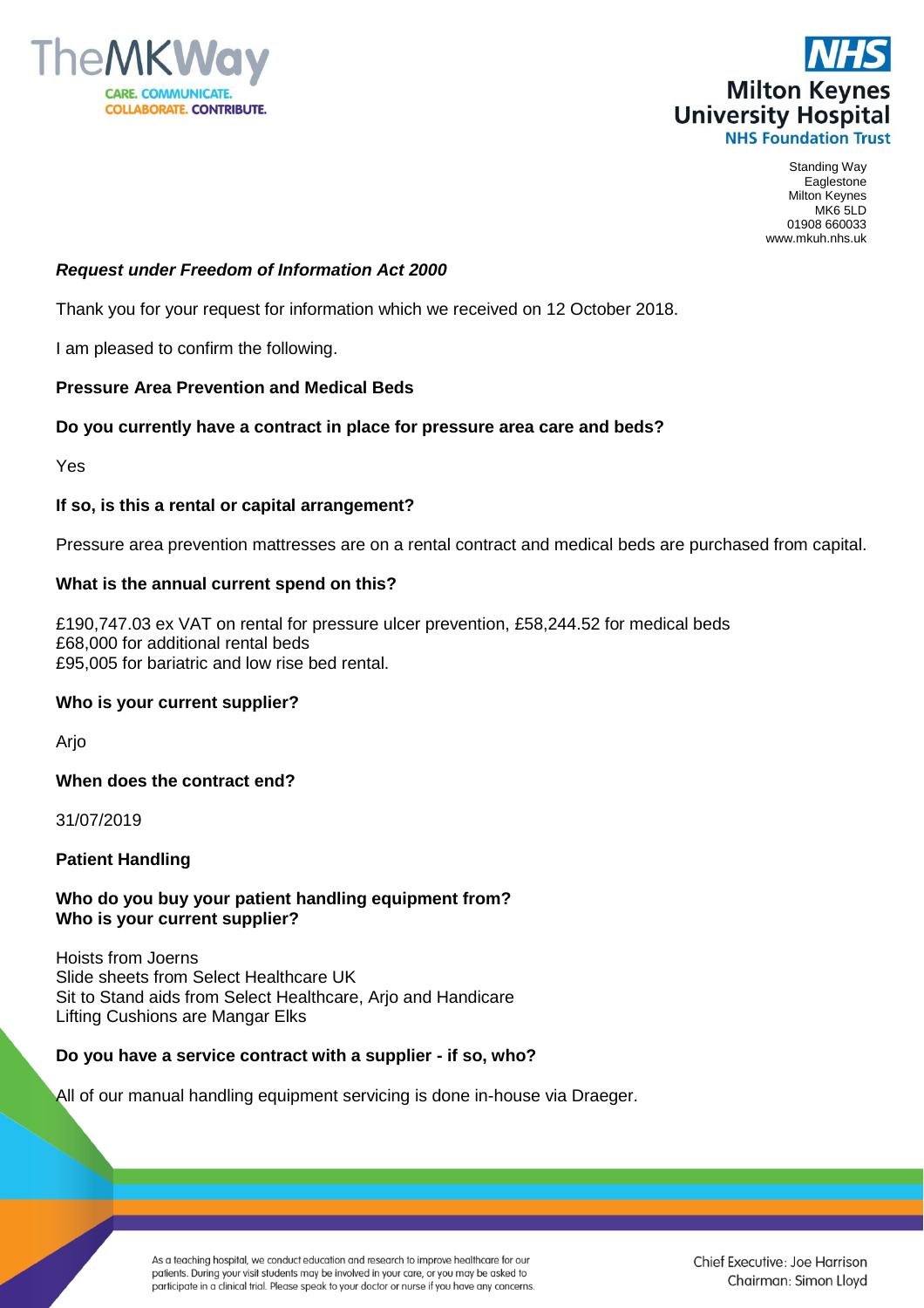# **DVT Prevention**

**Who do you use for VTE prevention:**

- **Anti-embolism stockings**. Saphena Grip
- **Intermittent Pneumatic Compression.** Arjo

**Is there an active contract in place?**

No.

**If so, who is the supplier?**

N/A

**Bariatric Patient Provision**

**Do you currently have a contract in place for the provision of:**

- **Pressure area care mattresses.** Yes
- **Bariatric beds/products.** Yes
- **ITU beds.** Yes
- **Standard ward beds.** –Yes
- **Patient transfer trolleys.** No
- **Patient hoists/ transfer aids** No
- **Specialised baths.** N/A

**If so, is this a rental or capital arrangement?**

Rental

## **What is the annual current spend on this?**

£18,900

**Who is your current supplier?**

First Call Mobility/Arjo

## **When does the contract end?**

31/07/2019

## **Servicing of Products**

**Do you currently have a contract in place for the servicing of:**

- **Pressure area care mattresses.** Yes
- Bariatric beds/products. Yes
- **ITU beds.** Yes
- **Standard ward beds. –Yes**
- **Patient transfer trolleys.** As with standard patient trolleys